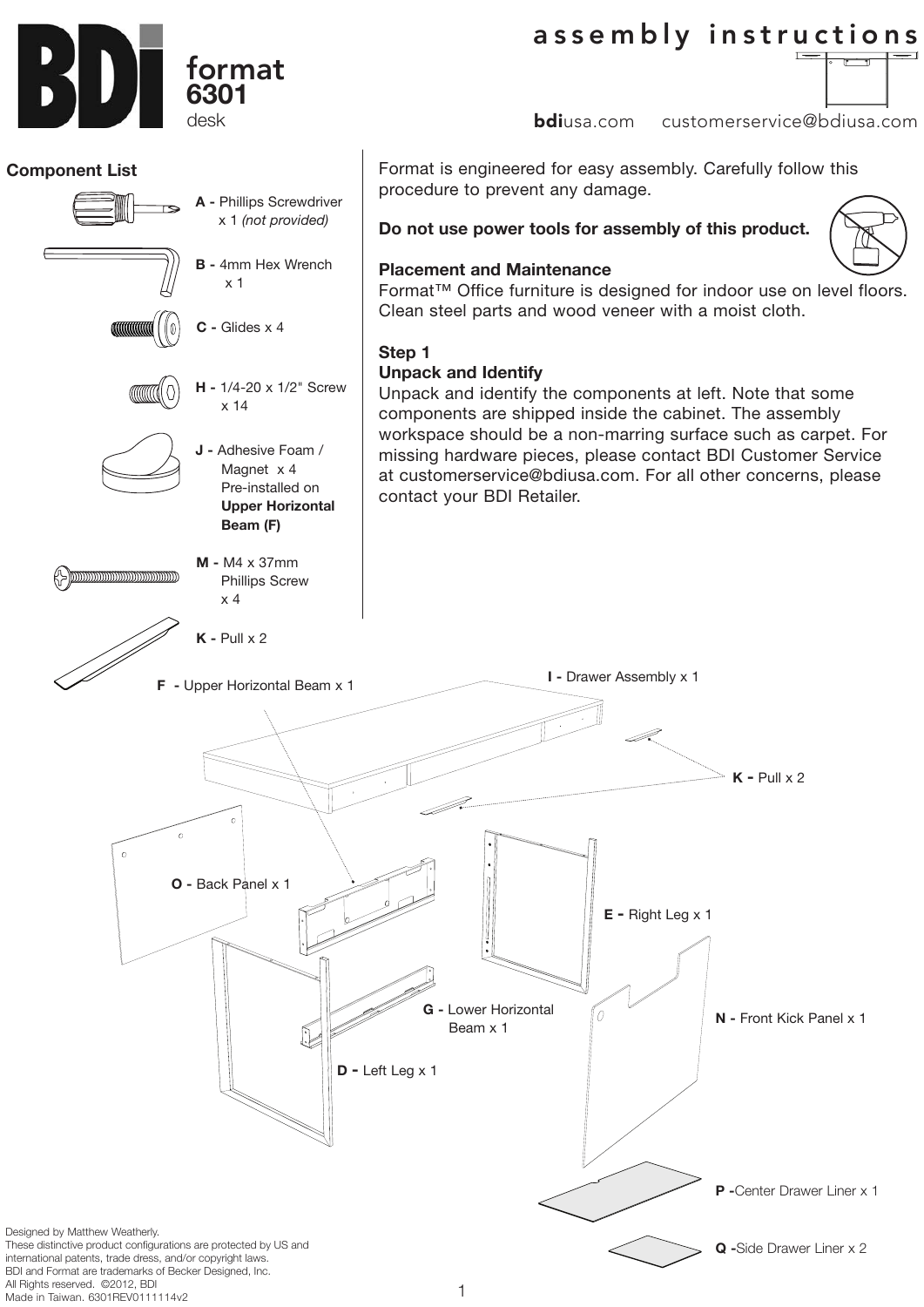

<sup>2</sup> assembly instructions bdiusa.com customerservice@bdiusa.com

format **6301** DESK

BD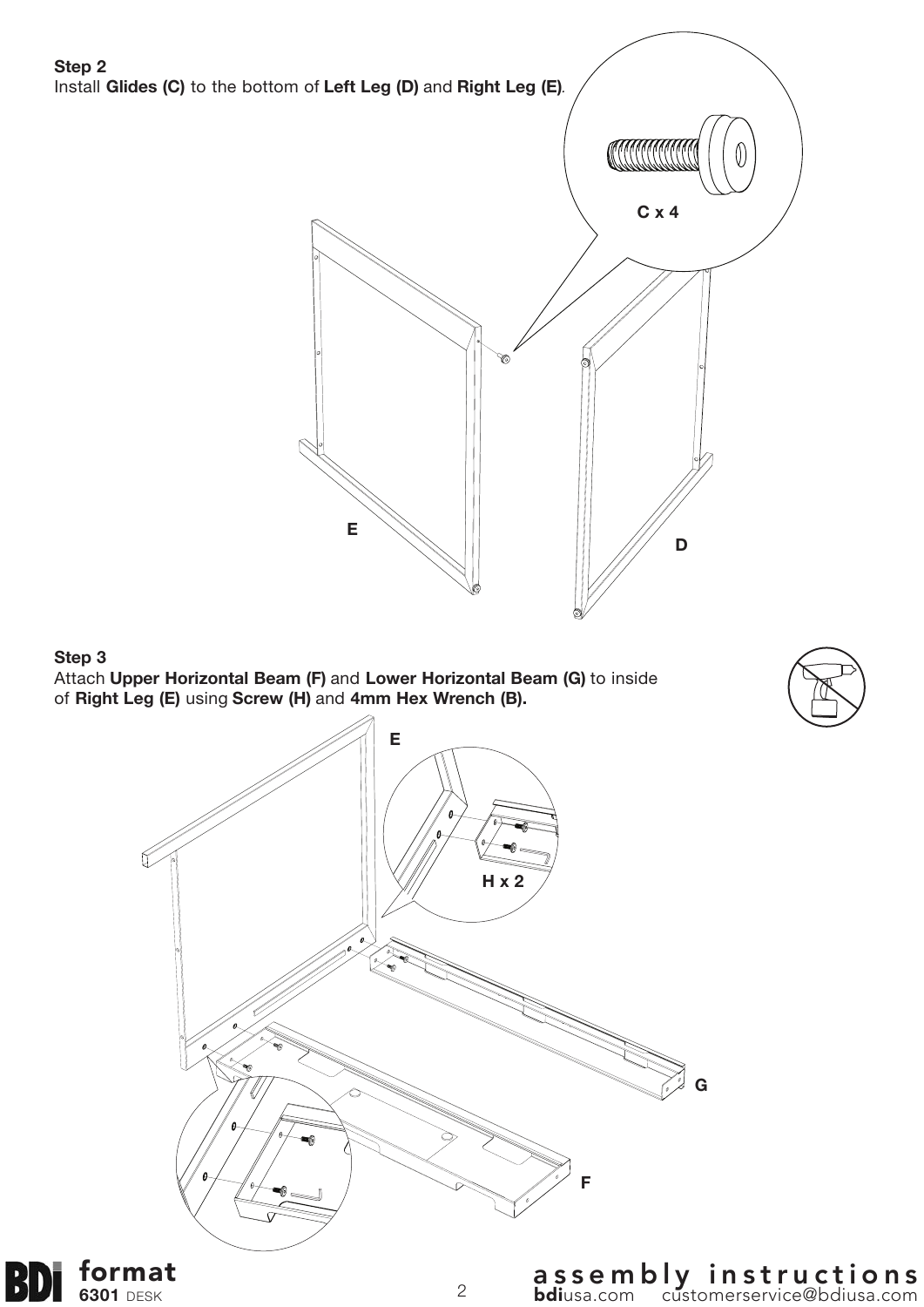### **Step 4**

format **6301** DESK

BD

Attach inside of **Left Leg (D)** to **Upper Horizontal Beam (F)** and **Lower Horizontal Beam (G)** using **Screw (H)** and **4mm Hex Wrench (B)**.



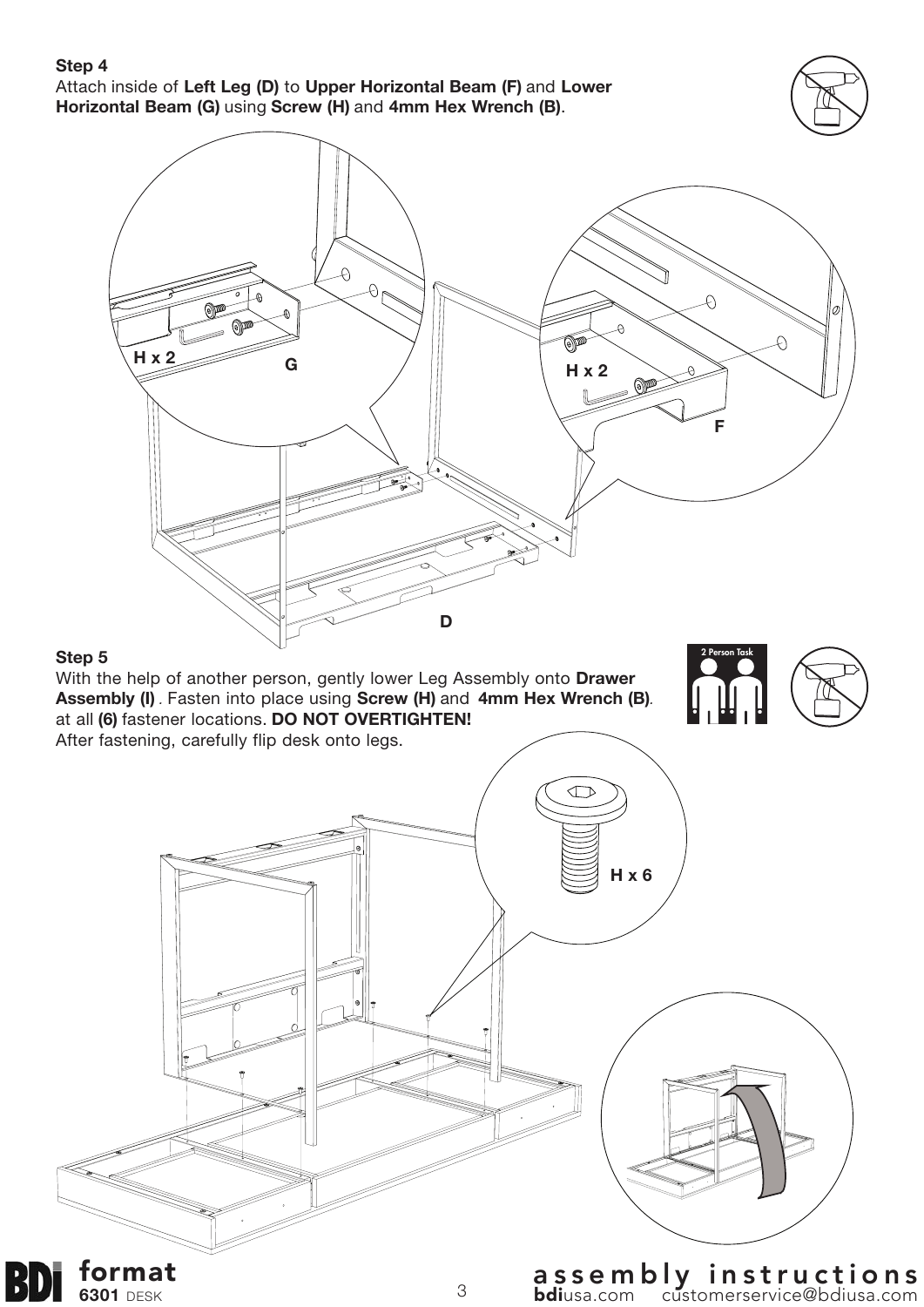## **Step 6 (optional) Attach Magnets to AC power strip (power strip not included)**

**Cleaning of power strip surface with rubbing alcohol will ensure best adhesive bond. \*\*UNPLUG POWER STRIP FROM POWER SOURCE BEFORE CLEANING\*\*** Remove **Adhesive Foam/Magnets (J)** from the **Upper Horizontal Beam (F).** Peel film from side of the **Adhesive Foam/Magnets (J**) and attach to clean, dry back side of AC power strip.



format B) **6301** DESK